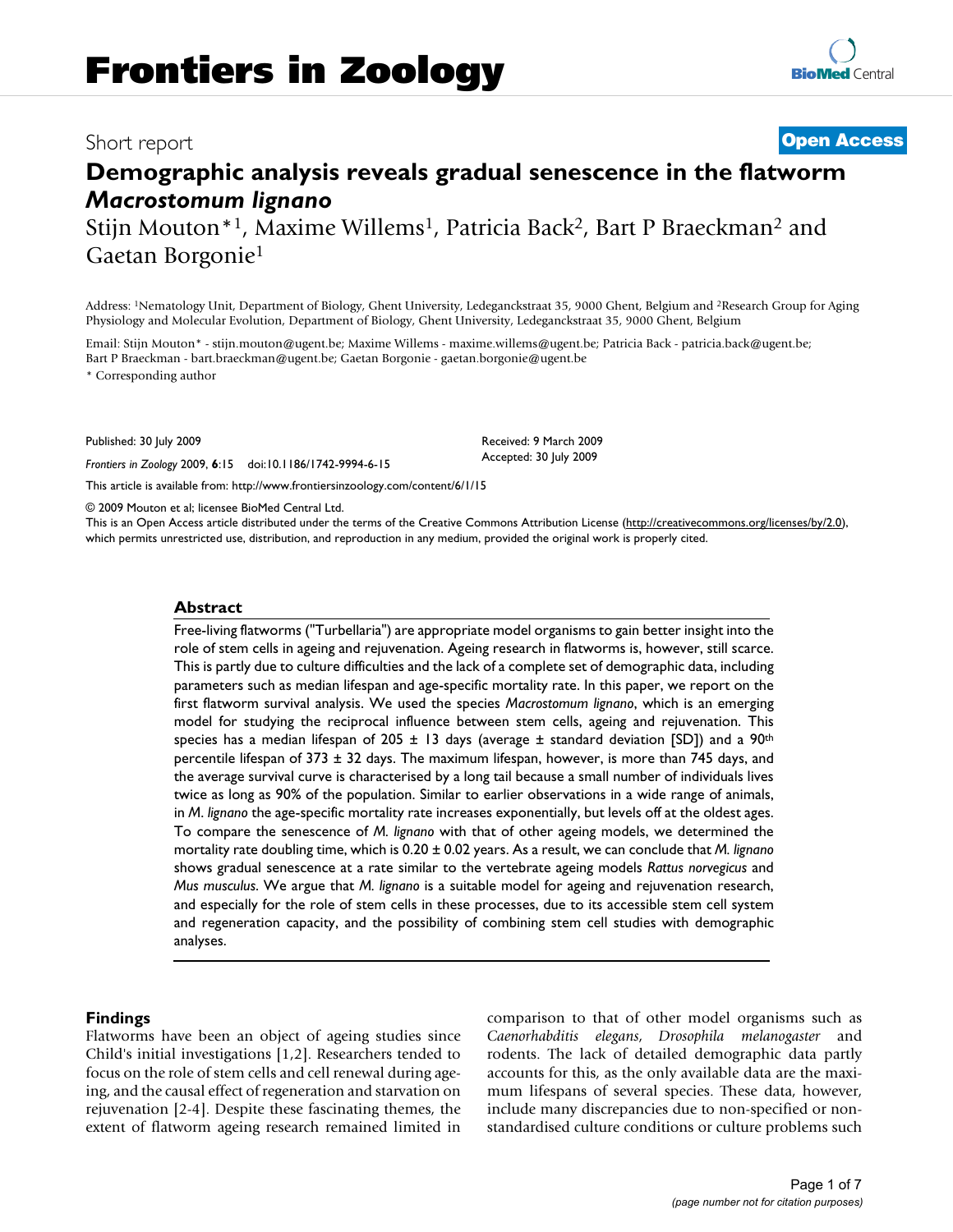as the presence of fungal and bacterial contaminations [3,4]. Without a basic set of demographic data, the most fundamental question – at which age can an individual be considered old? – remains unanswered. As a result, it is hard to draw any conclusions about, for example, old-age regeneration capacity or the rate of cell renewal as a function of age. Previously published data about these issues are often contradictory or ambiguous and there is still little known about senescence, rejuvenation and the causes of death in flatworms [3,4]. This demonstrates that establishing a survival curve, median lifespan and 90<sup>th</sup> percentile lifespan is a prerequisite for the experimental design of ageing studies and should be the first step in initiating ageing research with a new model organism. Emerging ageing models are often first described demographically, after which detailed studies follow, stemming from these initial descriptions [5,6]. Because lifespan parameters indicate when individuals can be considered young or old, they allow for choosing age groups to study biomarkers as a function of age and for experiments in which young and old worms are studied comparatively. Furthermore, the survival curve indicates what proportion of the initial cohort is alive at a certain age. Therefore, it can be used to calculate how large an initial culture set-up is needed to retain individuals at a desired age to give the experiment enough statistical power. Besides lifespan parameters, data about the age-related changes in mortality rate provide a basic measure for the rate of senescence [7], and can be used to study rejuvenation by experimental manipulation, such as regeneration and caloric restriction.

In this manuscript, the first flatworm survival curve and demographic dataset are presented. We used *Macrostomum lignano* (Rhabditophora, Platyhelminthes), which is a new model for stem cell biology, development, regeneration and the study of sexual selection [8-13], as well as an emerging model for ageing and rejuvenation research, and especially for the role of stem cells in these processes [14]. Egger et al. suggested that, in *M. lignano*, repeated regeneration induces a lifespan extension and possible rejuvenation [8,9,11], because individuals were cut up to 59 times over a period of 26.5 months and were still able to regenerate [14]. The demographic data in this manuscript can be used to design experiments in which mortality rate parameters are used to conclude whether repeated regeneration slows down the ageing process or induces an actual rejuvenation in comparison to uncut individuals of *M. lignano*.

The data presented here were obtained in three replicate cohorts, maintained under controlled culture conditions. In *M. lignano*, the average ( $\pm$  SD) median lifespan is 205  $\pm$ 13 days, the 90<sup>th</sup> percentile lifespan 373  $\pm$  32 days, and the maximum lifespan more than 745 days (2.04 years).

While all individuals in replicate 1 and 2 were already dead at this age, 4% of the individuals in replicate 3 are still alive (figure 1). The lifespan data of the separate replicates are listed in table 1, and individuals of four, 27 and 76 weeks old are presented in figure 2 to illustrate the morphological changes as a function of age. The maximum lifespan here observed is considerably longer than 42 weeks (0.8 year), which was previously reported by Egger et al. [8]. These authors noted, however, that culture limitations like bacteria or parasites may have shortened the lifespan of the specimens. It is remarkable that the maximum lifespan of 745 days is twice as long as the 90<sup>th</sup> percentile lifespan, which is visualised by the long tail in the survival curve (figure 1), and more than three times the median lifespan, indicating a levelling off of the mortality rate acceleration at advanced ages (see below). This phenomenon was previously described in large medfly cohorts by Carey et al. [5]. Furthermore, these authors concluded that medflies appear not to have a characteristic lifespan, because they observed different maximum lifespans in the several cohorts. Because the maximum lifespan is based on only one individual in the cohort, it results in a great variability which can also be observed in *M. lignano* (table 1). Therefore it is better to use more reliable statistics such as the median lifespan and 90<sup>th</sup> percentile when demographic data are compared among laboratories, or in experiments studying lifespan extension and rejuvenation.

Lifespan itself, however, cannot indicate the characteristics of senescence, and therefore age-related mortality rate



#### **Figure 1**

**Survival curve of** *Macrostomum lignano*. The grey curves are the survival curves of the separate replicate cohorts. The black, bold curve represents the average overall survival curve of the three replicate cohorts.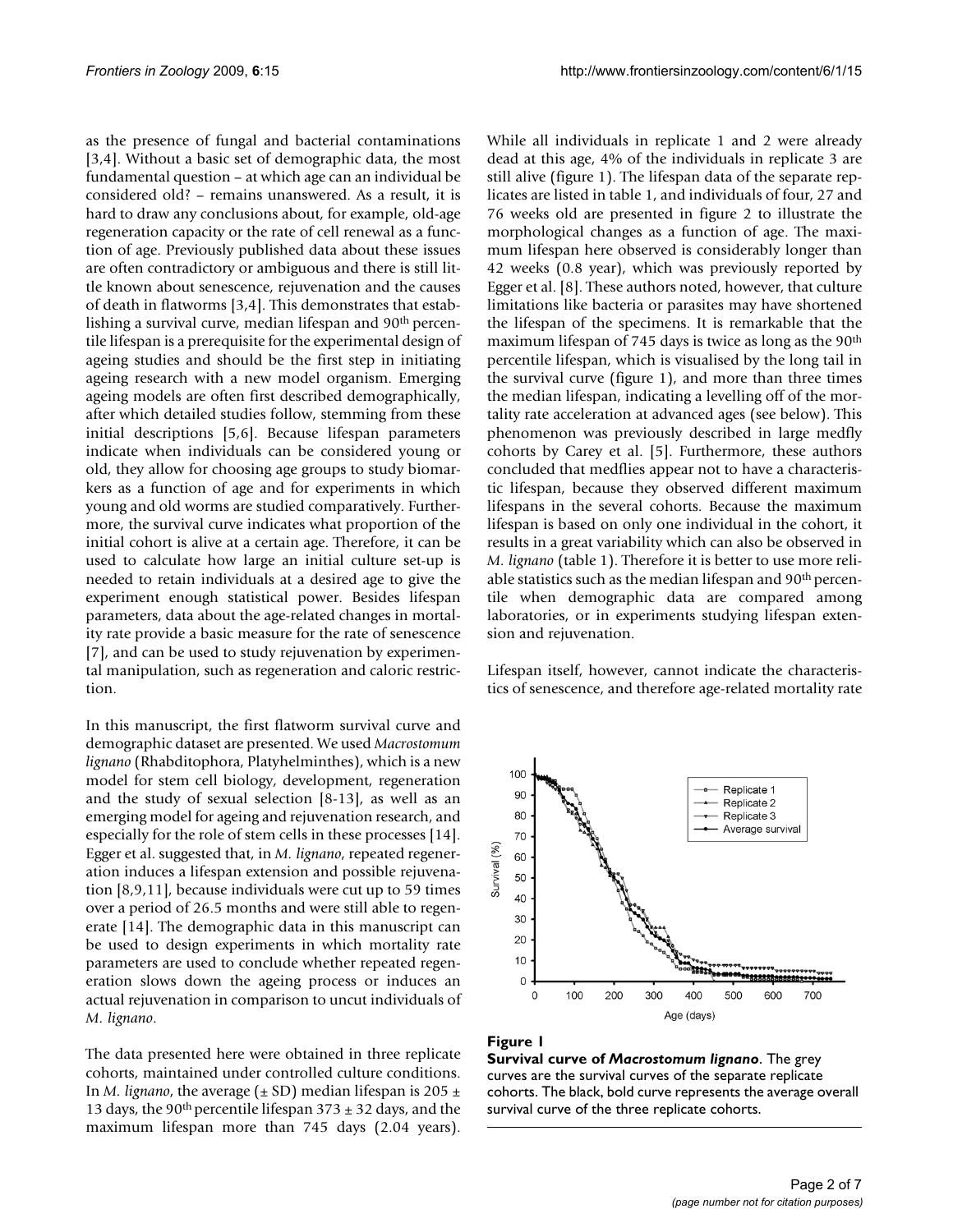

# **Figure 2**

**Morphology as a function of age**. Individuals at four weeks (A), 27 weeks (B) and 76 weeks (C) of age. The brain, left testis, left ovarium and a developing egg are outlined in (A). Furthermore, the organs that can be easily observed are named. B: brain, E: eye, G: gut, which is filled with yellowish diatoms, T: testis, O: ovarium, D: developing egg, S: copulatory stylet. With advancing age, internal organs become less distinguishable as shown for the left testis as an example (A: full line; B: dotted line; C: no line). Furthermore, the body becomes more opaque as a function of age. The opaqueness is, however, variable between individuals and in this figure, it can be best observed in (B). Another characteristic change is the appearance of bulges and grooves in the epidermis. As a result, the right eye is out of focus in (C). The occurrence of body deformities such as cysts (Cy) is also frequently observed. Scalebars: 100 μm.

acceleration should be studied in addition. In a wide range of animal populations, including human, an exponential increase in the age-specific mortality rate is observed after maturation and is considered a hallmark of senescence. However, the increase in mortality rate decelerates at advanced ages in several species [5,15]. A similar mortality pattern can be observed in M. lignano (figure 3). There are several possible explanations for this, the first one being the genetic heterogeneity of the population. As the population ages, frailer individuals with higher death rates will die out in greater numbers than those with lower death rates, thereby transforming the population into one consisting mostly of individuals with low death rates [5,15,16]. A second explanation is that the chance of death for individuals actually levels off at older ages, resulting in increasing life expectancies at the oldest ages [5,15,16].

To compare the rate of senescence of *M. lignano* with that of other ageing models, the Gompertz function was plotted (table 2). The Gompertz function describes the exponential increase in the age-specific mortality rate, and is the most common model used for interspecies comparison [17-19]. It has proven to be especially useful in simply but accurately describing the kinetics of ageing of populations [20]. Furthermore, the Gompertz coefficient G allows for calculating the mortality rate doubling time (MRDT), which is held to be a fundamental measure of

|  | Table I: Lifespan data of Macrostomum lignano in three replicate cohorts (1-3). |  |  |  |
|--|---------------------------------------------------------------------------------|--|--|--|
|  |                                                                                 |  |  |  |

| Replicate | N(censors) | Median lifespan (days) | 90th percentile (days) | Maximum lifespan (days) |
|-----------|------------|------------------------|------------------------|-------------------------|
|           | 100(0)     | 197                    | 347                    | 672                     |
|           | 100(25)    | 199                    | 362                    | 45 I                    |
|           | 100(9)     | 220                    | 409                    | more than 745           |

All replicates initially started with 100 individuals (N). Individuals that died due to age-independent infection were censored. Median lifespan and 90th percentile are the ages at which 50% and 90% mortality are reached respectively, while the maximum lifespan is the age at which the last survivor of the cohorts dies. At the day of submission the last 4% survivors of replicate 3 were 745 days old, and therefore the maximum lifespan of replicate 3 could not yet be determined.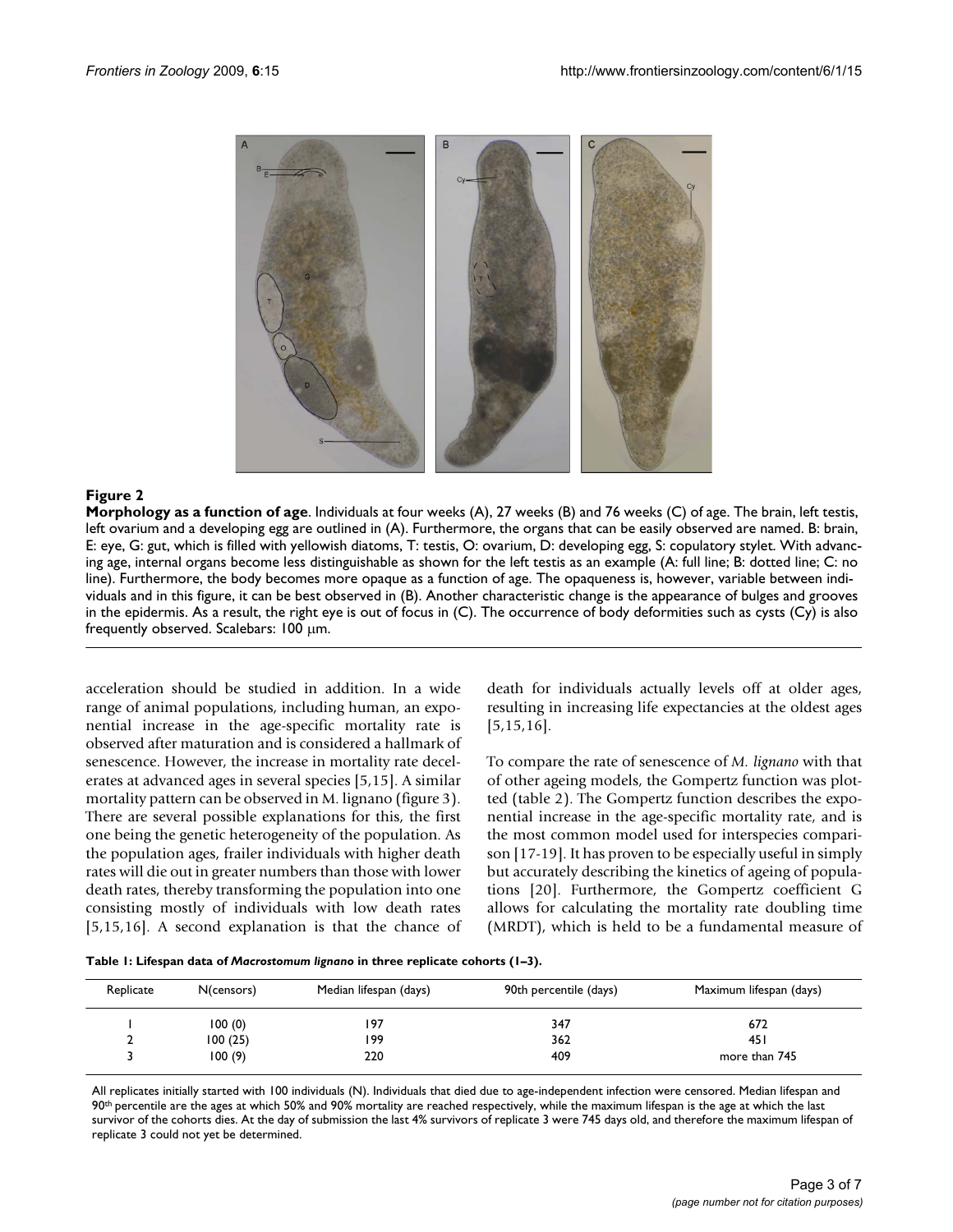

# Figure 3

**The logarithm of the mortality rate graphed as a function of age**. Data points represent the age-specific mortality rate of the three replicates. The age-specific mortality rate increases exponentially until the age of approximately one year, after which the increase decelerates. The rate of deceleration varies between the 3 replicates and is especially obvious in replicate 3. Note that data points of age-classes in which no deaths occur are considered as missing because the log (mortality) of these zero-mortality age classes is undefined. This results in large time intervals without data points after the age of one year old, which also reflects the deceleration of the increase in mortality rate.

senescence [7,20]. Based on the MRDT, Finch [7] characterised senescence using a continuum with three general subdivisions according to the rate of degenerative changes: rapid (0.005–0.10 years), gradual (0.10–more

**Table 2: Parameters of the Gompertz fit.**

| Replicate     | $A_0$ (/day)        | $G$ (/day)          | MRDT (years) |
|---------------|---------------------|---------------------|--------------|
|               | (95% CI)            | (95% CI)            |              |
|               | 0.0010              | 0.0110              | 0.1725       |
|               | $(0.0006 - 0.0016)$ | $(0.0089 - 0.0136)$ |              |
| $\mathcal{P}$ | 0.0013              | 0.0087              | 0.2183       |
|               | $(0.0008 - 0.0021)$ | $(0.0067 - 0.0112)$ |              |
| 3             | 0.0012              | 0.0097              | 0.1961       |
|               | $(0.0007 - 0.0020)$ | $(0.0075 - 0.0125)$ |              |
| Average       | 0.0011              | 0.0098              | 0.1956       |
| SD            | 0.0002              | 0.0012              | 0.0229       |
|               |                     |                     |              |

 $A_0$  is the initial mortality rate, which is age-independent. G is the Gompertz coefficient, which expresses the exponential increase in age-specific mortality rate. MRDT is the mortality rate doubling time, which is expressed in years to facilitate comparison with other species. 95% CI is the 95% confidence interval of the parameter as obtained by WinModest. For every parameter, the average and standard deviation (SD) of the three replicate cohorts are calculated and presented.

than 10 years), and negligible (no indication of senescence). Humans, for example, show gradual senescence, with a MRDT of 8 years [7] and maximum lifespan of 122 years [21]. *M. lignano* has a MRDT of 0.20  $\pm$  0.02 years and is therefore also a gradually ageing species. This is in contrast to the commonly used invertebrate ageing models, *Caenorhabditis elegans* and *Drosphila melanogaster*. Both show rapid senescence, with a MRDT of 0.02–0.04 years and a short maximum lifespan of 0.16 and 0.30 years respectively [7]. The vertebrate models *Mus musculus* and *Rattus norvegicus* show gradual senescence, with MRDTs of 0.27 and 0.30 years respectively [7,20]. The MRDT of *M. lignano* is thus much more similar to the rodent models than the invertebrate models. Although *M. musculus* and *R. norvegicus* have a similar rate of senescence, their lifespan is longer: 4.5 and 5.5 years respectively [20]. The median lifespan ranges from about 20 to 30 months in *M. musculus* [22] and is around 30 months for several strains of *R. norvegicus* [23], while it is 205 ± 13 days (between 6 and 7 months) in *M. lignano*. This is due to a larger initial mortality rate  $(A_0)$  in *M. lignano* (average  $\pm$  SD: 0.42  $\pm$ 0.06/year) than in the lab mouse and rat (0.03 and 0.02/ year, respectively) [20]. However, we cannot exclude that this initial mortality rate may slightly decrease when culture conditions could be further optimised in this young model.

Studying the influence of treatment on the rate of senescence, e.g. induction of rejuvenation through regeneration, is possible by comparing mortality parameters among treatment replicates [17]. Mortality parameters such the s parameter, describing the degree of deceleration in mortality at older ages, and the age-independent Makeham constant are however not included in the Gompertz function [17]. Therefore, one should first determine the mortality model which best describes the data. Analysis of the data obtained here demonstrates that the average overall survival curve and replicate 1 and 3 are best described by the logistic function, which contains the s parameter, while replicate 2 is best described by the Gompertz function (table 3 and 4).

The short lifespan in comparison to other gradually ageing models and the ease of culturing makes *M. lignano* a suitable ageing model, but the major advantage is the presence of a very accessible stem cell system. The stem cells can be visualised and quantified *in vivo*, and also manipulated in several ways. Stem cells can be arrested in mitosis or in S-phase by adding colchicine or hydroxyurea respectively to the medium, or eliminated through irradiation. In contrast, the proliferation rate can also be increased by injuring the individual, which induces regeneration [11,24-28]. Furthermore, this manuscript demonstrates that it is possible to perform demographic analyses, which are necessary to draw reliable conclusions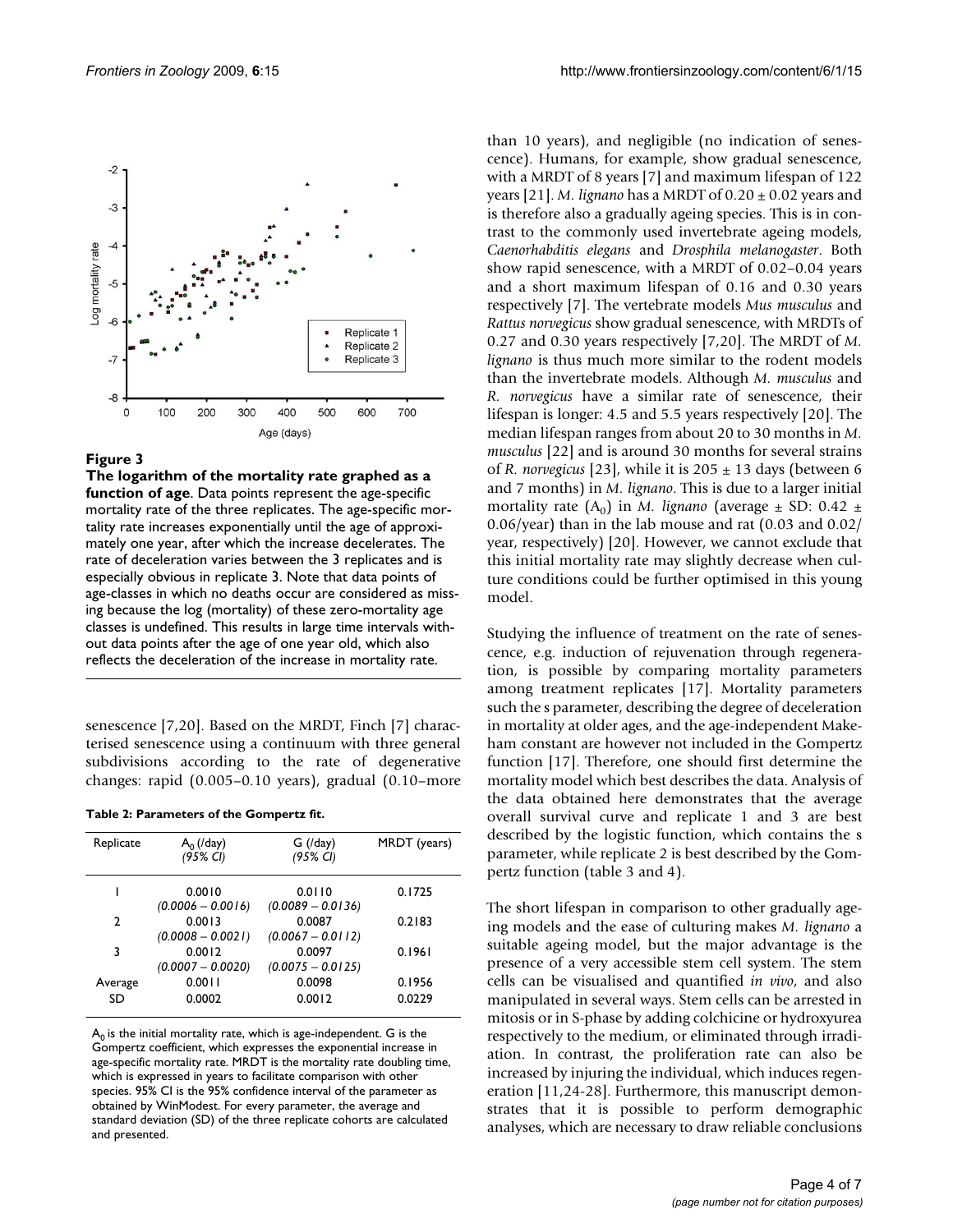| Replicate | $A$ (/day)          | B/(day)               | $S \left( \frac{\text{day}}{\text{day}} \right)$ |
|-----------|---------------------|-----------------------|--------------------------------------------------|
|           | (95% CI)            | $(95\% \, \text{Cl})$ | $(95\% \, \text{Cl})$                            |
|           | 0.0003              | 0.0260                | 2.3416                                           |
|           | $(0.0001 - 0.0009)$ | $(0.0162 - 0.0418)$   | $(1.1507 - 4.7650)$                              |
|           | 0.0014              | 0.0068                | 0.0000                                           |
|           | $(0.0010 - 0.0020)$ | $(0.0054 - 0.0085)$   | $(0.0000 - 0.0000)$                              |
|           | 0.0009              | 0.0145                | 1.3782                                           |
|           | $(0.0004 - 0.0020)$ | $(0.0079 - 0.0266)$   | $(0.5170 - 3.6739)$                              |
| Average   | 0.0006              | 0.0186                | 1.7681                                           |
|           | $(0.0002 - 0.0016)$ | $(0.0103 - 0.0333)$   | $(0.7049 - 4.4350)$                              |

#### **Table 3: Parameters of the Logistic fit.**

A is the age-independent initial mortality rate, B the acceleration of age-specific mortality rate and S the degree of deceleration of mortality rate at advanced ages. These parameters are given for the three separate replicates and the average overall survival curve. Note that in replicate 2, the S value of zero indicates that there is no deceleration of mortality rate, reducing the logistic model to the Gompertz model. 95% CI is the 95% confidence interval of the parameter as obtained by WinModest.

when stem cells are studied at different ages. Because the accessible stem cell population of *M. lignano* can be combined with demographic studies, this species has the potential to play a key role in obtaining a better understanding of stem cell biology in tissue homeostasis, ageing, and even rejuvenation.

# **Methods**

*M. lignano* is a free-living, hermaphrodite flatworm with a five-day embryonic development and a generation time of about 2–3 weeks [12]. *M. lignano* was first found in 1995 in Lignano, Italy, resulting in the first lab cultures. Afterwards, it was resampled several times, and cultures have been established in several labs. [10,11]. The species and its natural habitat is described in detail by Ladurner et al. [10,11].

In the lab, *M. lignano* is easily cultured in f/2, a nutrientenriched artificial seawater medium at a salinity of 32‰ [[29](#page-6-0)], and incubated at 20°C with a 60% relative humidity and a 13 h:11 h light: dark cycle [30]. Individuals are fed *ad libitum* with the diatom *Nitzschia curvilineata*, which is grown under identical conditions as the worms and can be obtained from the culture collection of algae (SAG) at the University of Göttingen (strain 48.91, [http://](http://sagdb.uni-goettingen.de) [sagdb.uni-goettingen.de](http://sagdb.uni-goettingen.de)) [11].

| Table 4: Likelihood ratio test. |
|---------------------------------|
|                                 |

| Replicate | Gompertz | Logistic |         |
|-----------|----------|----------|---------|
|           | $-385.5$ | $-369.9$ | < 0.001 |
|           | $-380.1$ | $-380.1$ | 0.88    |
| ર         | $-378.5$ | $-372.5$ | < 0.001 |
| Average   | $-387.4$ | $-378.2$ | < 0.001 |

For the three separate replicates and the average dataset, the loglikelihood for the data under the Gompertz and Logistic model are presented. In the last column, the P values of the likelihood ratio tests are presented. The highly significant values in replicate 1, 3 and the average demonstrate that these datasets are best described by the logistic model. The non-significant value in replicate 2 demonstrates that this dataset is best described by the Gompertz model.

Survival was followed in three replicate cultures consisting of 100 individuals each. To initiate the replicates, oneday-old juveniles were put in separate wells of a 12-well plate and, by maintaining the worms individually, reproduction and hence a mixture of individuals of different ages could be avoided. About every 30 days, individuals were put into new 12-well plates with new culture medium and diatoms to maintain *ad libitum* food resources. The number of survivors was counted about every 10 days. As in demographic studies of other model organisms [31,32], animals that died due to age-independent injury (for example rupture in *C. elegans)* were censored to ensure that the analysis reflects the natural lifespan. In *M. lignano*, age-independent death can be caused by infection with *Thraustochytrium caudivorum* [33]. This can be recognised by the characteristic dissolution of the tail plate [33]. In previous ageing cultures, it was observed at different ages (ranging from three weeks old to the oldest individuals in culture), which allowed us to conclude that it is age-independent. In the meantime, we were able to establish parasite-free cultures by optimising the working procedures and using the Triton treatment presented by Schärer et al. [33]. Kaplan-Meier survival curves were constructed (for completeness, noncensored survival curves are also given in additional file 1), and the median lifespan (50% mortality),  $90<sup>th</sup>$  percentile lifespan (90% mortality), and maximum lifespan were determined.

Characterising senescence was done by calculating the age-specific mortality rate and determining the mortality parameters of both the Gompertz and the Logistic model. The equations of these models are  $y(t) = A_0 e^{Gt}$  and

 $y(t) = Ae^{Bt} / (1 + S\frac{A}{B}(e^{Bt} - 1))$  respectively [17]. Identify-

ing which demographic model best fits the data and determining the mortality parameters was done by using WinModest software. This software uses the maximum likelihood method, which is based on the age distribution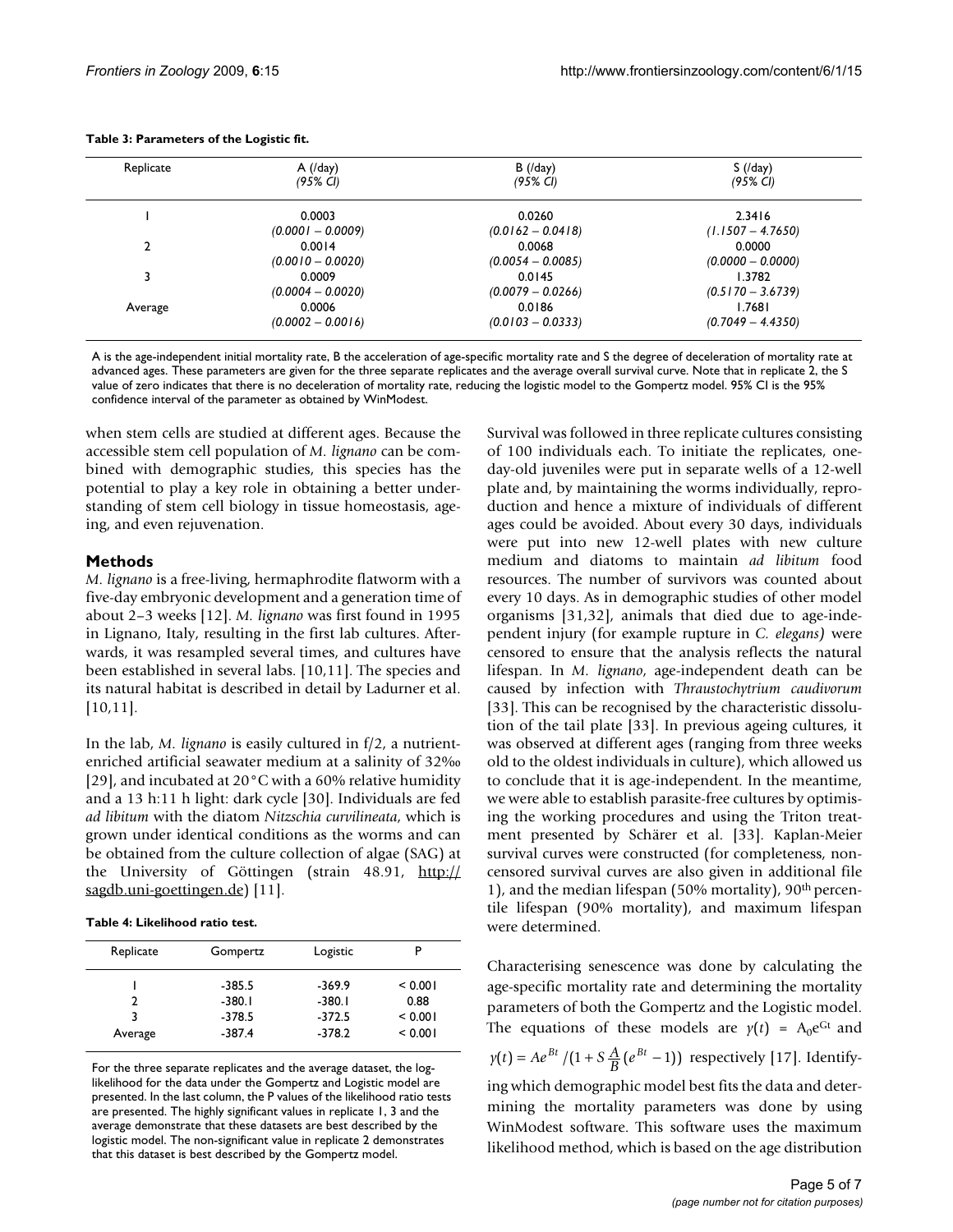of deaths. The method provides better parameter estimates that are more consistent and less influenced by technical aspects of the experimental design such as sample size than those of other methods [17,18]. The Win-Modest software is very straightforward in use and is made freely available by Dr. Pletcher [17]. To determine the parameters of the Logistic model, we used the complete survival dataset of the three replicates. Because the Gompertz model describes the exponential increase in mortality rates, we used the dataset until Day 367. We chose this subset because at Day 367 the average 90<sup>th</sup> percentile was reached, and after this day there is an obvious deceleration of the increasing mortality rate. The MRDT was calculated using the formula MRDT =  $ln(2)/G$  [7,20].

# **Competing interests**

The authors declare that they have no competing interests.

# **Authors' contributions**

SM designed the study, carried out the experiments, and wrote the manuscript. MW co-designed the study and participated in drafting the manuscript. PB helped to analyse and interpret the results. BPB helped to analyse the results and contributed to the manuscript drafting. GB critically revised the manuscript. All authors read, edited and approved the final manuscript.

# **Additional material**

# **Additional file 1**

*Uncensored survival curve of* **Macrostomum lignano***. The grey curves are the survival curves of the separate replicate cohorts. The black, bold curve represents the average overall survival curve of the three replicate cohorts.*

Click here for file

[\[http://www.biomedcentral.com/content/supplementary/1742-](http://www.biomedcentral.com/content/supplementary/1742-9994-6-15-S1.pdf) 9994-6-15-S1.pdf]

# **Acknowledgements**

We want to thank S.D. Pletcher for his useful suggestions concerning the use of WinModest. We also want to thank W. Govaerts and A.L.

Kheibarshekan for helping us to get more insight into the mathematics of model fitting. S. Mouton, M. Willems, and P. Back received funding from the Institute for the Promotion of Innovation through Science and Technology in Flanders (IWT-Vlaanderen).

### **References**

- 1. Child CM: **A study of senescence and rejuvenenscence based on experiments with** *Planaria dorotocephala***.** *Archiv fiir Entwicklungsmechanik der Organismen* 1911, **31:**537-616.
- 2. Child CM: *Senescence and Rejuvenescence* Chicago: The University of Chicago Press; 1915.
- 3. Haranghy L, Balázs A: **Ageing and rejuvenation in planarians.** *Experimental Gerontology* 1964, **1:**77-91.
- 4. Lange CS: **[A possible explanation in cellular terms of the phys](http://www.ncbi.nlm.nih.gov/entrez/query.fcgi?cmd=Retrieve&db=PubMed&dopt=Abstract&list_uids=5760522)[iological ageing of the planarian.](http://www.ncbi.nlm.nih.gov/entrez/query.fcgi?cmd=Retrieve&db=PubMed&dopt=Abstract&list_uids=5760522)** *Experimental Gerontology* 1968, **3:**219-230.
- 5. Carey JR, Liedo P, Orozco D, Vaupel JW: **[Slowing of mortality](http://www.ncbi.nlm.nih.gov/entrez/query.fcgi?cmd=Retrieve&db=PubMed&dopt=Abstract&list_uids=1411540)[rates at older ages in large medfly cohorts.](http://www.ncbi.nlm.nih.gov/entrez/query.fcgi?cmd=Retrieve&db=PubMed&dopt=Abstract&list_uids=1411540)** *Science* 1992, **258:**457-461.
- 6. Valdesalici S, Cellerino A: **Extremely short lifespan in the annual fish** *Nothobranchius furzeri***.** *Proceedings of the Royal Society of London Series B-Biological Sciences* 2003, **270:**S189-S191.
- 7. Finch CE: *Longevity, Senescence and the Genome* Chicago: The University of Chicago Press; 1990.
- 8. Egger B, Ladurner P, Nimeth K, Gschwentner R, Rieger R: **The regeneration capacity of the flatworm** *Macrostomum lignano* **[– on repeated regeneration, rejuvenation, and the minimal](http://www.ncbi.nlm.nih.gov/entrez/query.fcgi?cmd=Retrieve&db=PubMed&dopt=Abstract&list_uids=16604349) [size needed for regeneration.](http://www.ncbi.nlm.nih.gov/entrez/query.fcgi?cmd=Retrieve&db=PubMed&dopt=Abstract&list_uids=16604349)** *Development Genes and Evolution* 2006, **216:**565-577.
- 9. Egger B: **Regeneration: Rewarding, but potentially risky.** *Birth Defects Research (Part C)* 2008, **84:**257-264.
- 10. Ladurner P, Schärer L, Salvenmoser W, Rieger RM: **A new model organism among the lower Bilateria and the use of digital microscopy in taxonomy of meiobenthic Platyhelminthes:** *Macrostomum lignano***, n. sp. (Rhabditophora, Macrostomorpha).** *Journal of Zoological Systematics and Evolutionary Research* 2005, **43:**114-126.
- 11. Ladurner P, Egger B, De Mulder K, Pfister D, Kuales G, Salvenmoser W, Schärer L: **The stem cell system of the basal flatworm** *Macrostomum lignano***.** In *Stem cells: from Hydra to man* Edited by: Bosch ThCG. Berlin – Heidelberg – New York: Springer; 2008:75-94.
- 12. Morris J, Nallur R, Ladurner P, Egger B, Rieger R, Hartenstein V: **The embryonic development of the flatworm** *Macrostomum* **[sp.](http://www.ncbi.nlm.nih.gov/entrez/query.fcgi?cmd=Retrieve&db=PubMed&dopt=Abstract&list_uids=15083361)** *Development Genes and Evolution* 2004, **214:**220-239.
- 13. Scharer L, Sandner P, Michiels NK: **Trade-off between male and female allocation in the simultaneously hermaphroditic flatworm** *Macrostomum* **[sp.](http://www.ncbi.nlm.nih.gov/entrez/query.fcgi?cmd=Retrieve&db=PubMed&dopt=Abstract&list_uids=15715845)** *Journal of Evolutionary Biology* 2005, **18:**396-404.
- 14. Mouton S, Willems M, Braeckman BP, Egger B, Ladurner P, Schärer L, Borgonie G: **The free-living flatworm** *Macrostomum lignano***[: a](http://www.ncbi.nlm.nih.gov/entrez/query.fcgi?cmd=Retrieve&db=PubMed&dopt=Abstract&list_uids=19111920) [new model organism for ageing research.](http://www.ncbi.nlm.nih.gov/entrez/query.fcgi?cmd=Retrieve&db=PubMed&dopt=Abstract&list_uids=19111920)** *Experimental Gerontology* 2009, **44:**243-249.
- 15. Vaupel JW, Carey JR, Christensen K, Johnson TE, Yashin AI, Holm NV, Iachine IA, Kannisto V, Khazaeli AA, Liedo P, Longo VD, Zeng Y, Manton KG, Curtsinger JW: **[Biodemographic trajectories of lon](http://www.ncbi.nlm.nih.gov/entrez/query.fcgi?cmd=Retrieve&db=PubMed&dopt=Abstract&list_uids=9599158)[gevity.](http://www.ncbi.nlm.nih.gov/entrez/query.fcgi?cmd=Retrieve&db=PubMed&dopt=Abstract&list_uids=9599158)** *Science* 1998, **280:**855-860.
- 16. Curtsinger JW, Fukui HH, Townsend DR, Vaupel JW: **Demography of Genotypes – Failure of the Limited Life-Span Paradigm in** *Drosophila melanogaster***[.](http://www.ncbi.nlm.nih.gov/entrez/query.fcgi?cmd=Retrieve&db=PubMed&dopt=Abstract&list_uids=1411541)** *Science* 1992, **258:**461-463.
- 17. Pletcher SD: **Model fitting and hypothesis testing for age-specific mortality data.** *Journal of Evolutionary Biology* 1999, **12:**430-439.
- 18. Promislow DEL, Tatar M, Pletcher S, Carey JR: **Below threshold mortality: implications for studies in evolution, ecology and demography.** *Journal of Evolutionary Biology* 1999, **12:**314-328.
- 19. Yen K, Steinsaltz D, Mobbs CV: **[Validated analysis of mortality](http://www.ncbi.nlm.nih.gov/entrez/query.fcgi?cmd=Retrieve&db=PubMed&dopt=Abstract&list_uids=18832022) [rates demonstrates distinct genetic mechanisms that influ](http://www.ncbi.nlm.nih.gov/entrez/query.fcgi?cmd=Retrieve&db=PubMed&dopt=Abstract&list_uids=18832022)[ence lifespan.](http://www.ncbi.nlm.nih.gov/entrez/query.fcgi?cmd=Retrieve&db=PubMed&dopt=Abstract&list_uids=18832022)** *Experimental Gerontology* 2008, **43:**1044-1051.
- 20. Arking R: *Biology of Aging* 2nd edition. Sunderland: Sinauer Associates Inc; 1998.
- 21. Robine JM, Allard M: **[The oldest human.](http://www.ncbi.nlm.nih.gov/entrez/query.fcgi?cmd=Retrieve&db=PubMed&dopt=Abstract&list_uids=9537897)** *Science* 1998, **279:**1834-1835.
- 22. Austad SN, Kristan DM: **[Are mice calorically restricted in](http://www.ncbi.nlm.nih.gov/entrez/query.fcgi?cmd=Retrieve&db=PubMed&dopt=Abstract&list_uids=12934713) [nature?](http://www.ncbi.nlm.nih.gov/entrez/query.fcgi?cmd=Retrieve&db=PubMed&dopt=Abstract&list_uids=12934713)** *Aging Cell* 2003, **2:**201-207.
- 23. Altun M, Bergman E, Edstrom E, Johnson H, Ulfhake B: **[Behavioral](http://www.ncbi.nlm.nih.gov/entrez/query.fcgi?cmd=Retrieve&db=PubMed&dopt=Abstract&list_uids=17675121) [impairments of the aging rat.](http://www.ncbi.nlm.nih.gov/entrez/query.fcgi?cmd=Retrieve&db=PubMed&dopt=Abstract&list_uids=17675121)** *Physiology & Behavior* 2007, **92:**911-923.
- 24. Bode A, Salvenmoser W, Nimeth K, Mahlknecht M, Adamski Z, Rieger RM, Peter R, Ladurner P: **Immunogold-labeled S-phase neoblasts, total neoblast number, their distribution, and evidence for arrested neoblasts in** *Macrostomum lignano* **[\(Platy](http://www.ncbi.nlm.nih.gov/entrez/query.fcgi?cmd=Retrieve&db=PubMed&dopt=Abstract&list_uids=16642372)[helminthes, Rhabditophora\).](http://www.ncbi.nlm.nih.gov/entrez/query.fcgi?cmd=Retrieve&db=PubMed&dopt=Abstract&list_uids=16642372)** *Cell and Tissue Research* 2006, **325:**577-587.
- 25. Ladurner P, Rieger R, Baguna J: **Spatial distribution and differentiation potential of stem cells in hatchlings and adults in the marine platyhelminth** *Macrostomum* **[sp.: A bromodeoxyurid](http://www.ncbi.nlm.nih.gov/entrez/query.fcgi?cmd=Retrieve&db=PubMed&dopt=Abstract&list_uids=11023683)[ine analysis.](http://www.ncbi.nlm.nih.gov/entrez/query.fcgi?cmd=Retrieve&db=PubMed&dopt=Abstract&list_uids=11023683)** *Developmental Biology* 2000, **226:**231-241.
- 26. Nimeth KT, Mahlknecht M, Mezzanato A, Peter R, Rieger R, Ladurner P: **Stem cell dynamics during growth, feeding, and starvation**